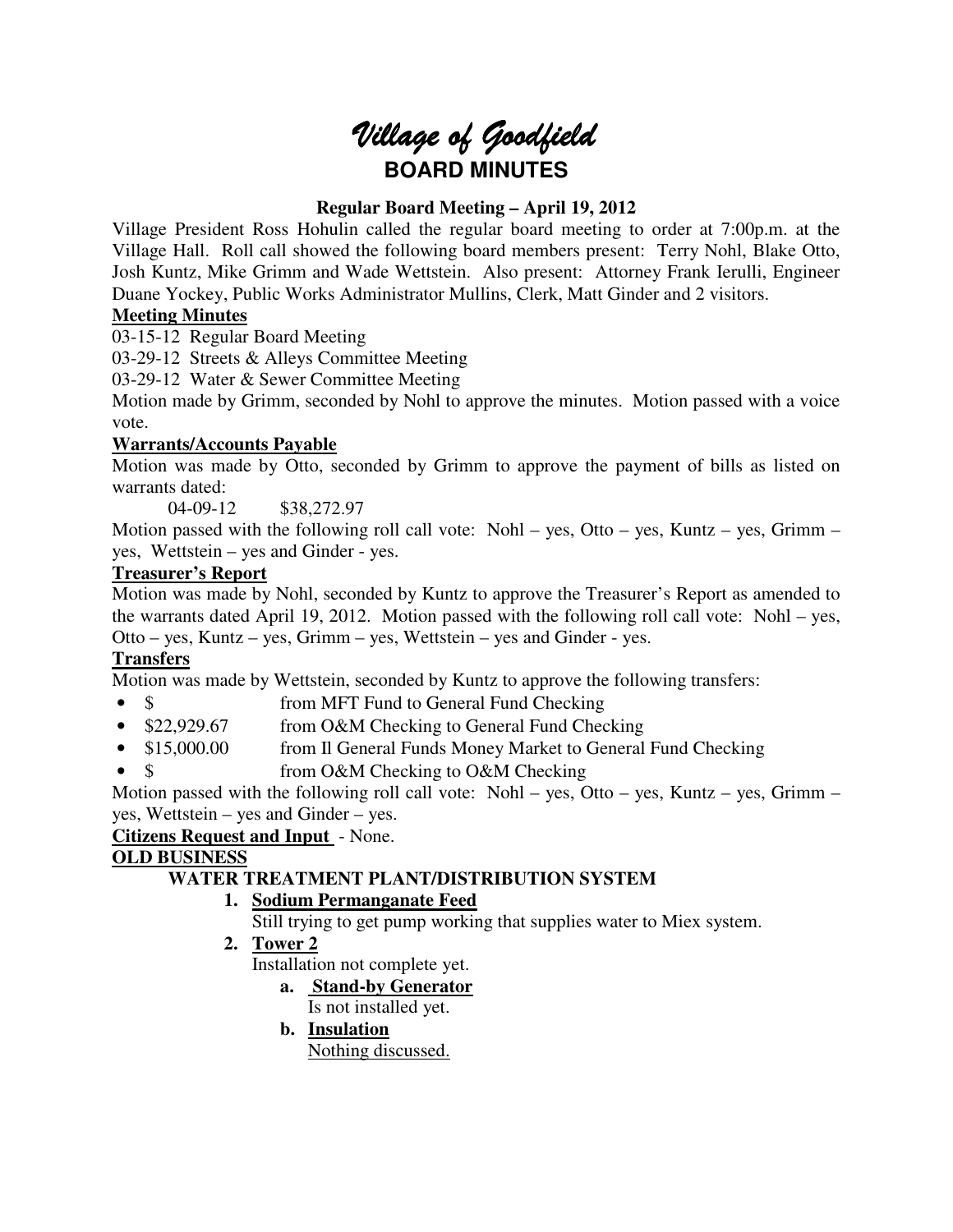## **3. Tower 1**

Riser pipe needs to be painted and insulated; we are still waiting to find out from CBI if we need extra brackets.

## **SEWER TREATMENT PLANT/DISTRIBUTION SYSTEM**

Surrender Tanden, EPA, is asking for case studies for ammonia removal for the different alternatives the Village is requesting in our amended facility plans. Engineer Yockey has been calling EPA to find out since plant is over capacity hydraulic wise what to do about permits. Duane had a phone call with one of Parson's and they will have to have a permit because it is an industrial facility. If a permit comes in to EPA as the village is currently operating wastewater plant at capacity any additional flows allowed into the plant will be allowed by the EPA as long as the village, as both the plant owner and intermediate sewer owner signs off on the permit application stating we will not allow violations of EPA Act or Subtitle C Chapter 1.

## **1. Rock Filter Installation**

Were waiting for seeding, which was completed. Once grass grows final payment may be made.

#### **2. STP Expansions**

Not discussed.

#### **3. Trunk Sewer Improvements**

Water & Sewer Committee minutes were reviewed. The committee walked the sewer trunk line and recommended to get a bid to clear the sewer trunk line. Kurt Blunier, Blunier Excavating, met with Roger and walked the trunk line. He suggested Earl Carr to doze and crush trees. Blunier's bid for first phase – 900ft is not to exceed \$6500. Max Hoerr will also submit a bid.

# **4. Replace Electrical Equipment at STP Lift Station**

Not discussed.

#### **Payment of outstanding invoices upon request of Village Engineer**

No outstanding invoices.

#### **CNH Sewer Easements**

Attorney Ierulli spoke with CNH's attorney regarding easements and sent a copy of the easements that were previously sent.

#### **Executive Session – 2(c-11) under the Open Meetings Act to discuss pending litigation**

There was no Executive Session.

## **Website Host Change**

Nothing discussed. Remove from agenda.

## **Debit Card Payment Discussion**

Nothing discussed. Remove from agenda.

## **Board of Appeals**

President Hohulin has 4 of 7 people committed to serve on this committee.

#### **CNH**

Nothing discussed.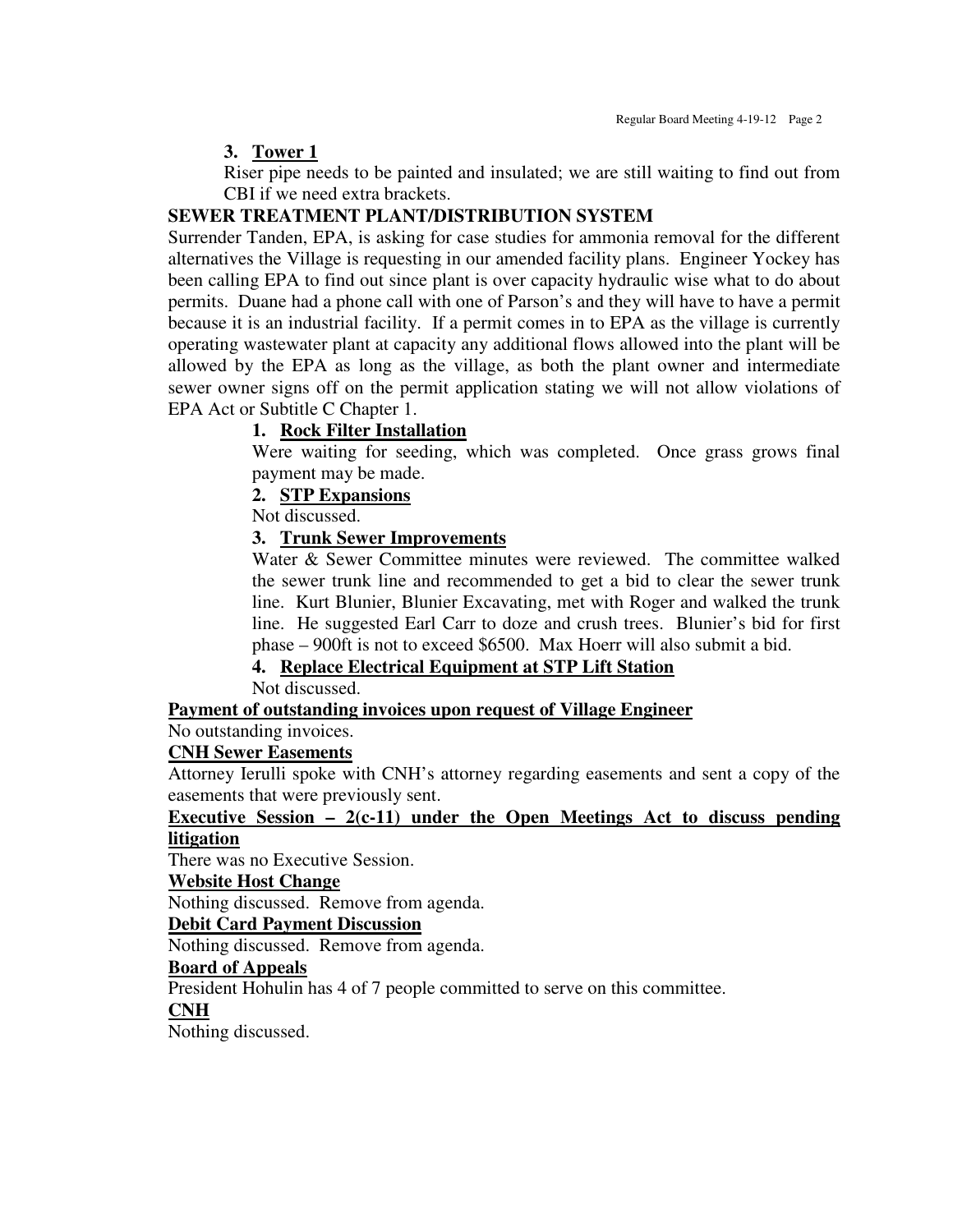### **Norfolk & Southern Railroad**

#### Railroad Track Repair

IDOT said Randy Hopper said cost would be approximately \$7,000 to detour trucks out of town. Motion was made by Grimm, seconded by Wettstein to approve not to exceed \$8,000 that the Village would pay for detour. Motion passed with the following roll call vote: Nohl – yes, Otto – yes, Kuntz – yes, Grimm – yes, Wettstein – yes and Ginder yes.

#### Lease Agreements

Motion was made by Nohl, seconded by Grimm to approve the Lease Agreements with Norfolk& Southern Railroad. Motion passed with the following roll call vote: Nohl – yes, Otto – yes, Kuntz – yes, Grimm – yes, Wettstein – yes and Ginder - yes.

## **Vermeer/Road Work**

Nothing discussed.

#### **Street Repairs & MFT Expenditures for 2012**

Engineer Yockey informed Board that the streets are in decent shape, some edges on E. Robinson will need work next – but not now. East Martin Drive is 20 feet and should be at least 22 feet. The Village does not have MFT money to do this project now.

## **NEW BUSINESS**

## **Appointment of Trustee – Matt Ginder**

Motion was made by Nohl, seconded by Kuntz to appoint Matt Ginder as Trustee for the Village of Goodfield. Motion passed with the following roll call vote: Nohl – yes, Otto – yes, Kuntz – yes, Grimm – yes and Wettstein – yes.

## **Resignation of Building Inspector Mark Maloney**

Motion was made by Wettstein, seconded by Otto to accept the verbal resignation of Building Inspector Mark Maloney. Motion passed with the following roll call vote: Nohl – yes, Otto – yes, Kuntz – yes, Grimm – yes, Wettstein – yes and Ginder – yes.

#### **Appointment of New Building Inspector Kris Swords**

Motion was made by Otto, seconded by Wettstein to accept Kris Swords as the new Building Inspector at the same fee structure as the previous Building Inspector. Motion passed with the following call vote: Nohl – yes, Otto – yes, Kuntz – yes, Grimm – yes, Wettstein – yes and Ginder – yes.

## **Goodfield Business Park**

Engineer Yockey met with Parson's engineer last week and informed the Board that the last preliminary plat approved for Goodfield Business Park was in 2004. Construction Plans were done for Phase 1, detention basin was never completed properly, The Village did except streets for maintenance. Parson's are intending to revise Preliminary Plat based upon what they're planning now. A Building Permit has been sent to Parson's. Street right of way has not been dedicated yet. Engineer Yockey discussed EPA permits with Parson's engineer. Engineer Yockey said the Village Code does not state how long a Preliminary Plat is good for. This could be addressed at a later date.

### **Deer Creek/Goodfield Police Contract**

Motion was made by Wettstein, seconded by Otto to approve the Deer Creek/Goodfield Police Contract as submitted. Motion passed with the following roll call vote: Nohl – yes, Otto – yes, Kuntz – yes, Grimm – yes, Wettstein – yes and Ginder - yes.